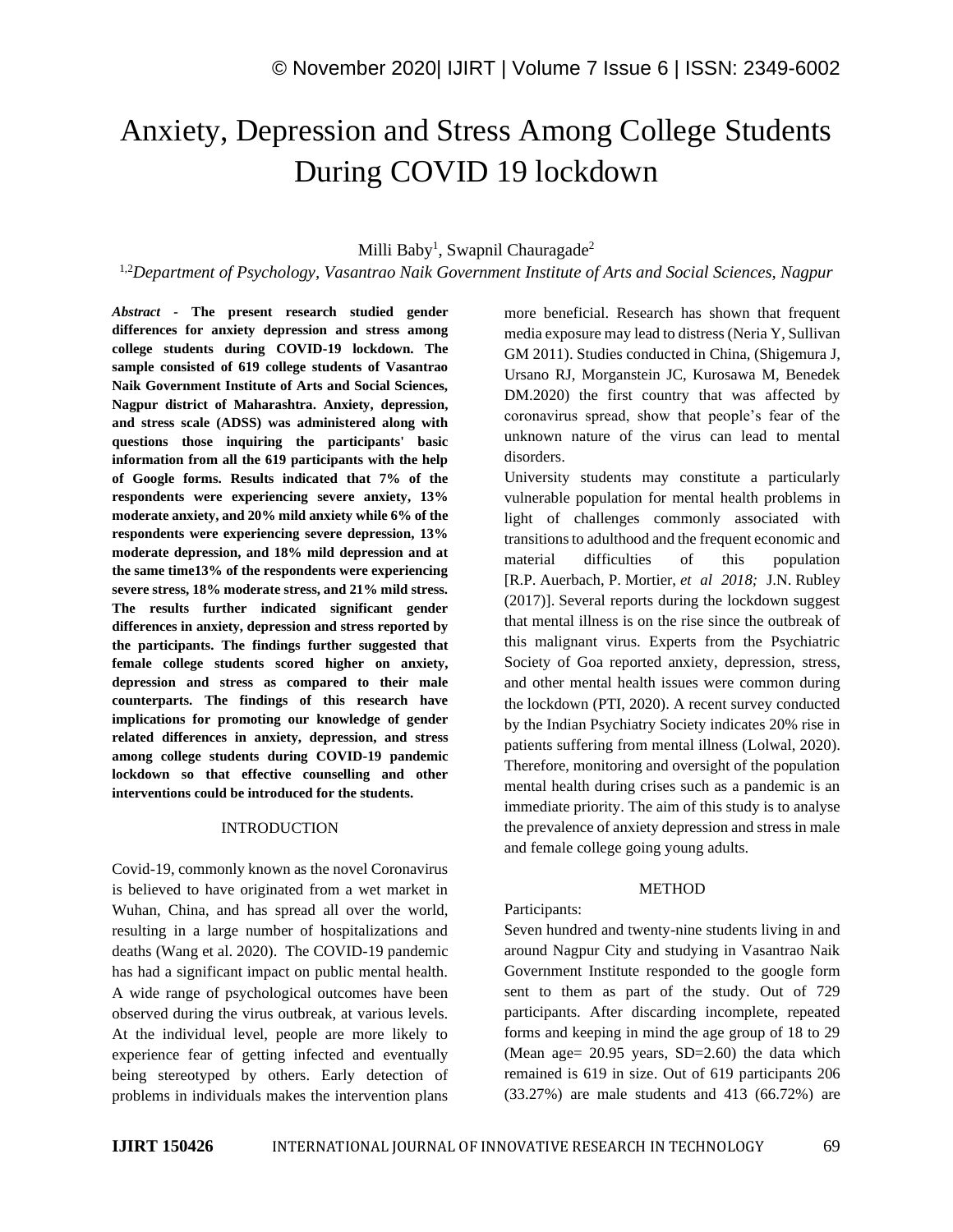females. Majority of the students are doing graduation course (69%) others are (21%) postgraduation and (10%) research students.

## Measures:

The Anxiety, Depression and Stress Scale was developed by Pallavi Bhatnagar and her colleagues and published through National Psychological Corporation, Agra, India. It is the test that measures the anxiety, depression and stress of an individual. A scale of 63 were developed at first and 48 items out of 63 were retained in the item selection. The test comprises of a consumable book of ADSS questionnaire which has 48 items, (19 in Anxiety Subscale, 15 in Depression Subscale, and 14 in Stress Subscale)

Each item is scored 1 if endorsed "Yes" and 0 if endorsed "No". Higher score indicates experiencing greater anxiety, depression, and stress and vice-versa. Reliability of the anxiety scale was done using Cronbach's alpha with a score of .66, spearman brown coefficient score of .79 and having mean 6.89 and SD 4.06. Reliability of the depression scale was .68 and .81 using alpha and spearman method, having mean and SD, 5.95 and 4.26 respectively and finally reliability of the stress scale was .56 using cronbach's alpha and .71 using spearman brown coefficient, having mean and SD as 6.70 and 3.36 respectively. The table below shows classification of individuals.

| Percentiles Sub-Scale |         |                                 |               |                |  |
|-----------------------|---------|---------------------------------|---------------|----------------|--|
|                       |         | <b>Anxiety</b> DepressionStress |               | Interpretation |  |
| Below P <sub>25</sub> | $0 - 3$ | $0 - 2$                         | $0 - 4$       | Normal         |  |
| $P_{25}$ - $P_{50}$   | $3-5$   | $2 - 4$                         | 4-6           | Mild           |  |
| $P_{50}$ - $P_{75}$   | $5-9$   | $4 - 9$                         | 6-9           | Moderate       |  |
| $P_{75}$ - $P_{100}$  |         | Above 9 Above 9                 | Above 9Severe |                |  |

Procedure:

Initial Google meet was arranged for students in different departments of the institution. They were informed about the purpose of the study upon initial meeting. Participants were explained about the nature of the study. Participants were informed about the confidentiality regarding information collected from them. A time span for data collection was set up that was enough to collect sufficient data from the participants. The google form had the purpose of the study explained in detail. Necessary instructions and guidelines were provided in typed form for properly filling the scale. After which was the scale given, which they were requested to fill-up as per the instructions given previously. Following the completion of the scale participants were thanked for their participation and cooperation.

# RESULTS

Results of table 1, shows a greater number of male students (67%) fall in the category of normal anxiety level as compared to female students (60%). While looking at the classification more female students experience mild anxiety (female =20%; male=17%), moderate anxiety (female13%; male 11%) and severe anxiety (female=7%; male 5%). For Depression again larger number of male students fall in the category of normal (71%) as compared to female students (63%). Whereas the classification shows more female students falling in the category of mild (female=18%; male  $=14\%$ ), moderate (female=13%; male=11%), severe (female=6%; male=4%) depression. The third factor measured was stress for which again male students fared well with more male (53%) in normal range as compared to female (48). But more male students were found in the classification of mild (male=25%; female=21%) for moderate stress level the percentage scores were more or less similar (female=18%; male=17%), but for severe stress level female outnumbered the male students (female=13%; male 5%).

Table 1. Frequency count (f) and percentage (%) of scores in different classifications of anxiety, depression, and stress for male and female students.

| Anxiety         | Male             | students      | Female students |      |
|-----------------|------------------|---------------|-----------------|------|
| classifications | $(N=206)$        |               | $(N=413)$       |      |
|                 | F                | $\frac{0}{0}$ | f               | $\%$ |
| Normal          | 137              | 67            | 249             | 60   |
| Mild            | 36               | 17            | 82              | 20   |
| Moderate        | 23               | 11            | 53              | 13   |
| <b>Severe</b>   | 10               | 5             | 29              | 7    |
| Depression      | students<br>Male |               | Female students |      |
| classifications | $(N=206)$        |               | $(N=413)$       |      |
|                 | F                | $\frac{0}{0}$ | f               | $\%$ |
| Normal          | 147              | 71            | 261             | 63   |
| Mild            | 29               | 14            | 72              | 18   |
| Moderate        | 22               | 11            | 55              | 13   |
| <b>Severe</b>   | 8                | 4             | 25              | 6    |
| <b>Stress</b>   | Male<br>students |               | Female students |      |
| classifications | $(N=206)$        |               | $(N=413)$       |      |
|                 | F                | $\frac{0}{0}$ | f               | $\%$ |
| Normal          | 108              | 53            | 196             | 48   |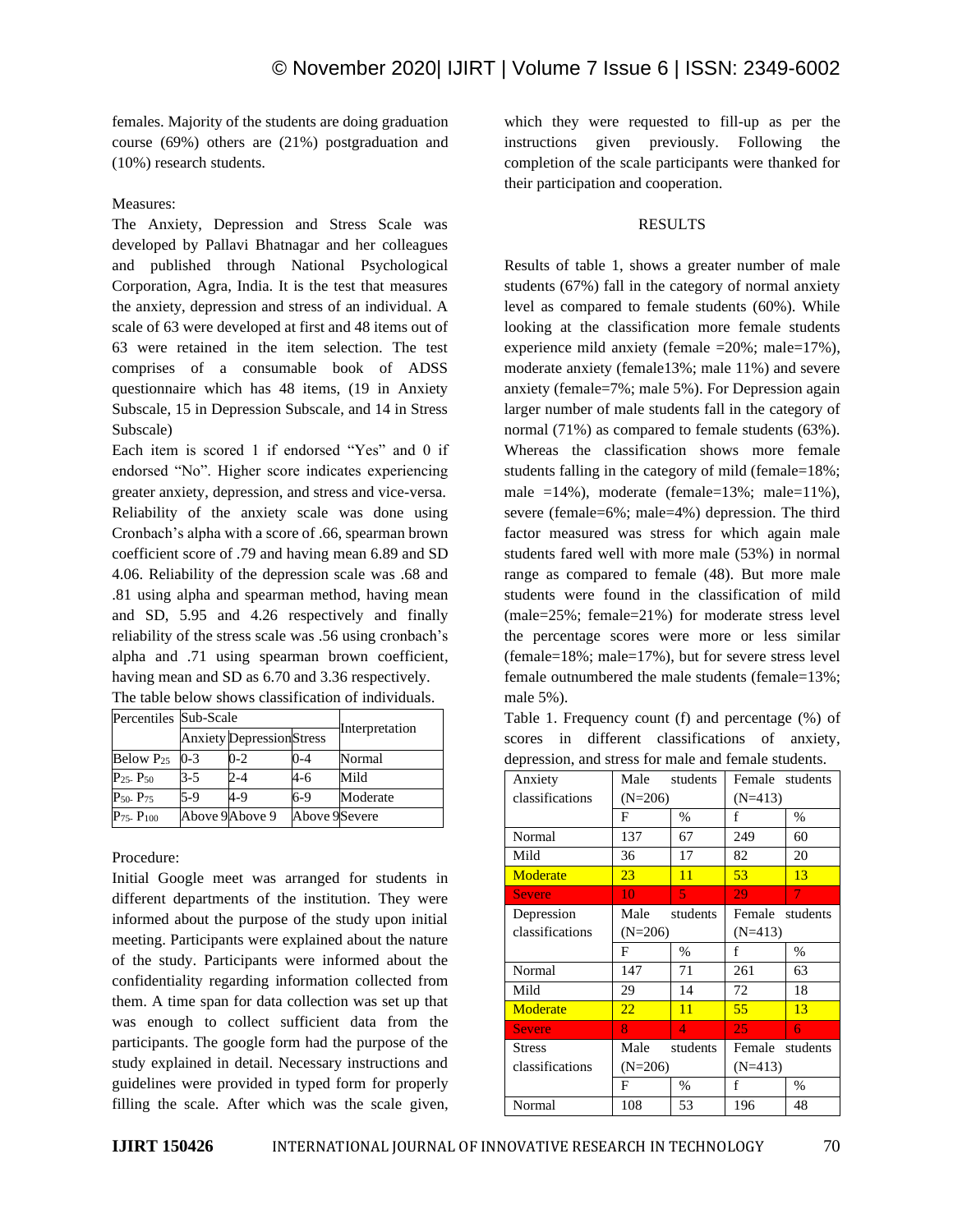| Mild     | -- |  |
|----------|----|--|
| Moderate |    |  |
| Severe   |    |  |

Table 2. shows the mean difference between males and females. The mean value of anxiety for males were found to be 3.07, with 0 standard deviation. For females, the mean value for anxiety was found out to be 3.62 with 0.5 standard deviation. The mean values of females were found to be higher than males and high significant difference was observed. Males and females differ significantly on anxiety  $(t=22.4,$  $p < 0.01$ ).

Table 2: Mean, SD and t-value showing the differential impact of male (N=206) and female college students (N=413) on anxiety.

| Anxiety scores  | Mean | SD | t-value  |
|-----------------|------|----|----------|
| Male students   | 3.07 |    |          |
| Female students | 3.62 |    | $72.4**$ |

Table 3. indicates the mean difference between males and females. The mean value of depression for males was found to be 2.05 with 0 standard deviation. For females, the mean value for depression was found to be 2.55 with 1.5 standard deviation. The mean value of females was found to be higher than males. And high significant difference was observed. Males and females did differ significantly on depression ( $t = 6.78$ ,  $p < 0.01$ ).

Table 3: Mean, SD and t-value showing the differential impact of male (N=206) and female college students (N=413) on depression.

| Depression scores | Mean | SD | t-value  |
|-------------------|------|----|----------|
| Male students     | 2.05 |    |          |
| Female students   | 2.55 |    | $6.78**$ |
| **p<0.01          |      |    |          |

Table 4. displays the mean difference between males and females. The mean value of stress for males was found to be 3.73 with 1.41 standard deviation. For females, the mean value for stress was found to be 4.48 with 2 standard deviation. The mean value of females was found to be higher than males. And high significant difference was observed. Males and females did differ significantly on stress  $(t=6.11)$ ,  $p \leq 0.01$ ).

Table 4: Mean, SD and t-value showing the differential impact of male (N=206) and female college students (N=413) on stress.

| Stress scores   | Mean | SD  | t-value  |
|-----------------|------|-----|----------|
| Male students   | 3.73 | -41 |          |
| Female students | 4.58 |     | $6.11**$ |
| ** $n < 0.01$   |      |     |          |

## DISCUSSION

The findings of the current study corroborate on how students have suffered during the pandemic, which is in line with other studies (Cao et al. 2020). Essentially, female students reported significantly high anxiety, depression and stress levels as compared to male students. These finding could be attributed to the closure of universities and colleges that offer limited technological support and knowledge resulting in uncertainty about the future of students. The current pandemic places demand on students to adapt to online teaching knowing well that the resources are scarce, thus resulting in a greater number of female students having high anxiety, depression, and stress levels. These findings could be because students usually engage and interact with each other frequently and physically in a social setting. During lockdown, with the closure of universities and colleges, such physical and social interaction has been restricted resulting in stress. For learning, students have to utilise online platforms that they may not be used to or competent with. In addition, online learning may be disruptive due to technological issues and thereby, leading to worry about future careers.

COVID-19 not only causes physical health concerns but also results in a number of psychological disorders. The spread of the new coronavirus can impact the mental health of people in different communities. Thus, it is essential to preserve the mental health of individuals and to develop psychological interventions that can improve the mental health of vulnerable groups during the COVID-19 pandemic.

#### LIMITATIONS

Although the research has made significant contributions and can be used by the government and other agencies to tackle the adverse psychological effects during Covid-19 and lockdown, it has some limitations. Firstly, the size of the sample for male student group was quite small as compared to female sample group. Secondly, the researchers utilized online Google forms for data collection that hindered the participation of a larger section of the population such as those who do not have internet, especially the underprivileged.

#### REFERENCES